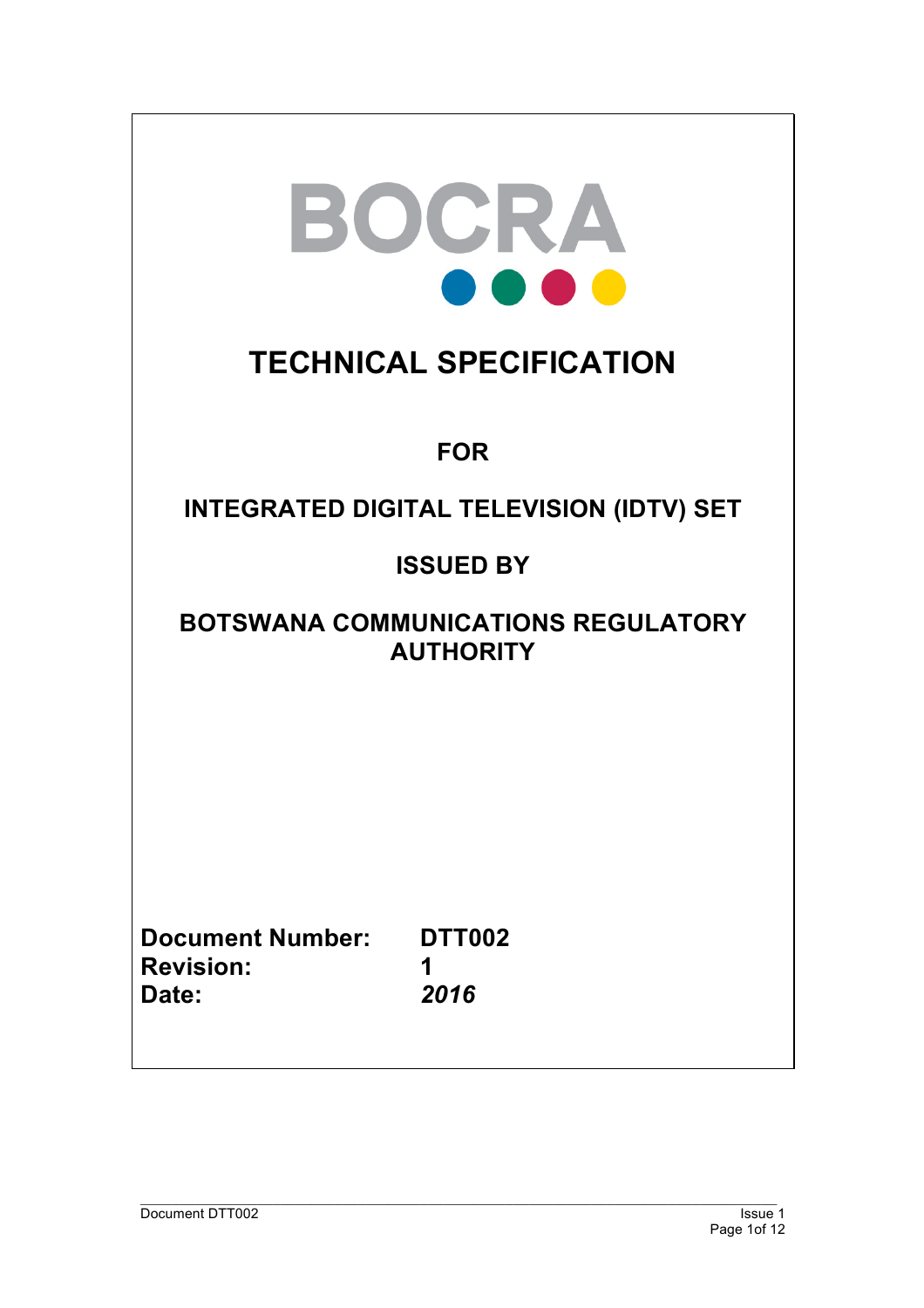# **Technical Specification for Integrated Digital Television Set**

## **Contents**

Issued by:

Botswana Communications Regulatory Authority Plot 5067 Independence Avenue Private Bag 00495 Gaborone Botswana

| Telephone: | +267 395 7755            |
|------------|--------------------------|
| Telephone  | +267 368 5500            |
| Fax:       | +267 395 7976            |
| E-mail:    | info@bocra.org.bw        |
| Website:   | http://www.bocra.org.bw/ |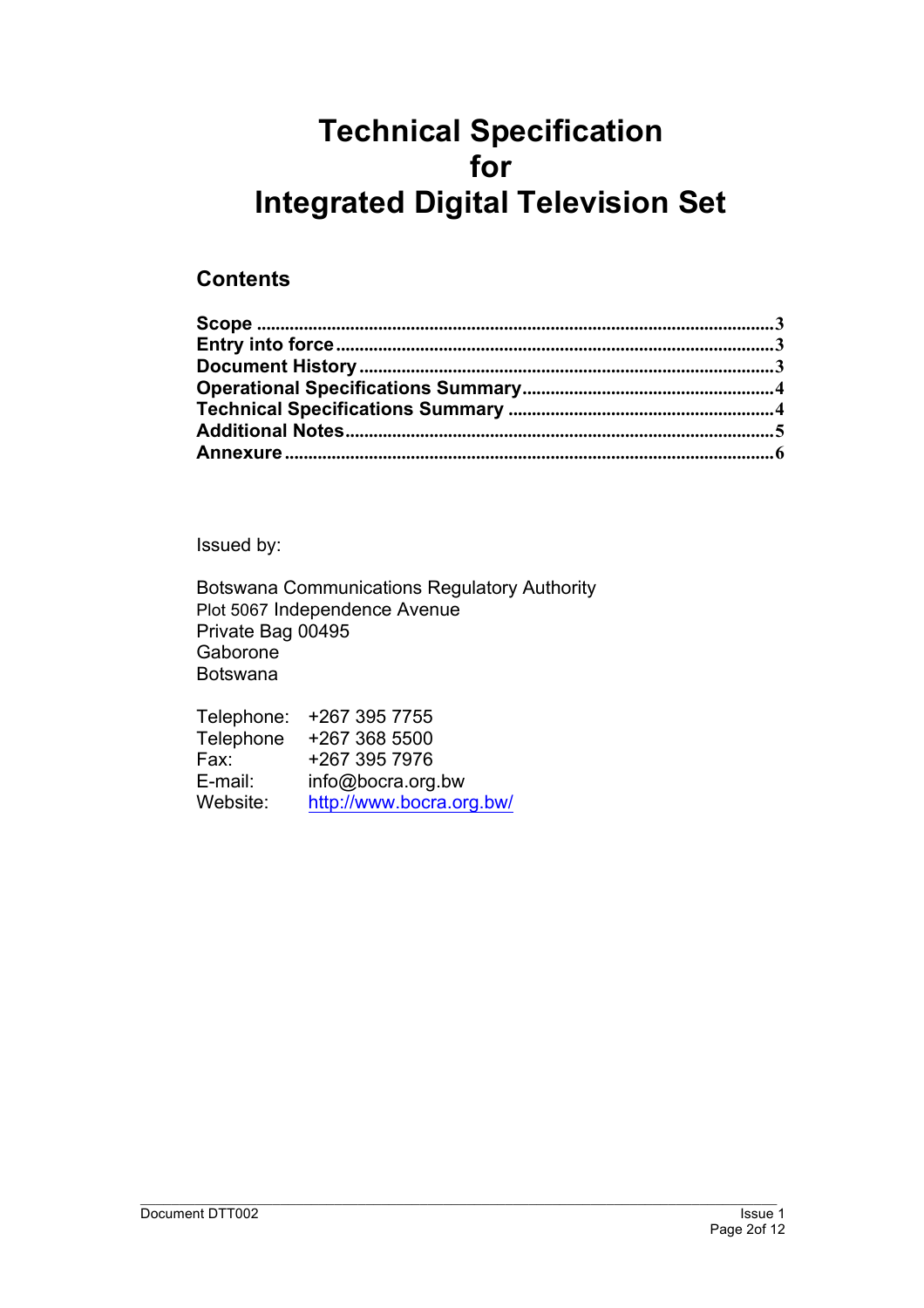## **Scope**

This specification shall apply to all the Digital Terrestrial Television broadcast Integrated Digital Television Set (hereinafter "IDTV") that shall be manufactured, imported or used in Botswana for the purpose of receiving the DTT broadcast services by the viewers/consumers or any other purpose that shall be deemed to access the DTT Network. It will not apply to Set Top Boxes, Portable and Mobile Receivers.

The specification gives the minimum requirements in which the IDTVs shall comply. The other value added features, including, but not limited to Conditional Access, Return Path will be guided by the market.

Botswana Communications Regulatory Authority (hereinafter "BOCRA") shall type-approve all IDTVs based on the minimum specifications as outlined in this document.

Annexure gives the details of each feature specified under the Operational and Technical Specifications.

## **Entry into force**

This specification shall enter into force on 01/05/16.

## **Table 1: Document History**

| <b>Description</b> | <b>Status</b> | <b>Date</b> |
|--------------------|---------------|-------------|
| Edition 1          | Approved      | 21/04/2016  |
|                    |               |             |
|                    |               |             |
|                    |               |             |
|                    |               |             |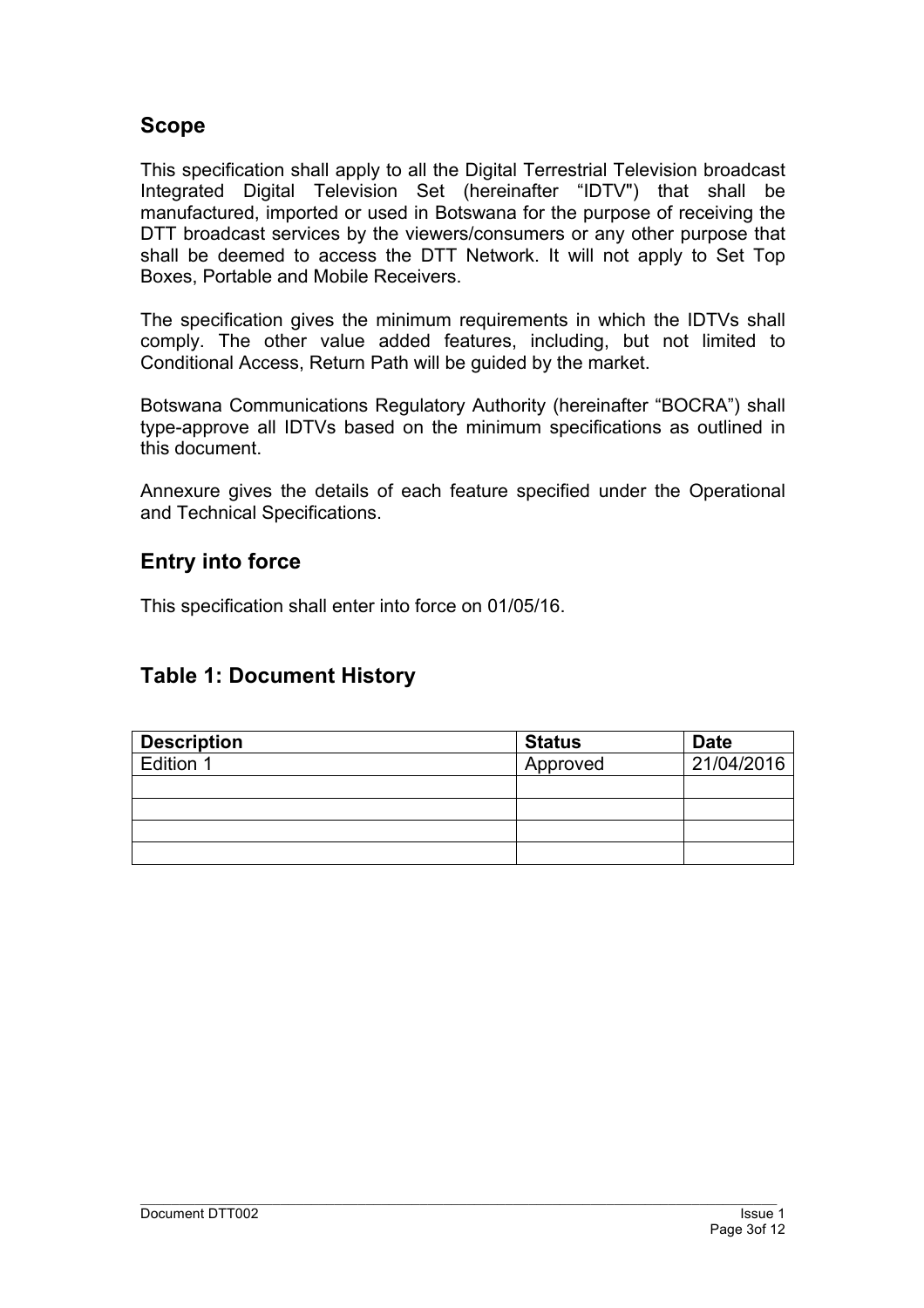## **Table 2: Operational Specifications Summary**

|                | <b>Feature</b>              | <b>Description/functionality</b>              |
|----------------|-----------------------------|-----------------------------------------------|
| $\mathbf 1$    | On/Off button               | Switches the IDTV power on or off.            |
| $\overline{2}$ | On Screen Display           | Presents the channel programme Number or      |
|                |                             | Programme guide on the screen.                |
| 3              | <b>Electronic Programme</b> | Lists the schedules, displays them on screen  |
|                | Guide (EPG)                 | once operated.                                |
| 4              | <b>Auto Search</b>          | The unit will perform an automatic search for |
|                |                             | channels. (Manual search optional)            |
| 5              | Signal strength and         | Indicates signal strength and quality level   |
|                | <b>Quality level</b>        | (reception).                                  |
| 6              | Languages                   | English is the official language, IDTV        |
|                |                             | Operational Manual should be in English.      |
|                |                             | Setswana is optional.                         |
| $\overline{7}$ | <b>Remote Control Unit</b>  | Commands and execute the full IDTV            |
|                |                             | functions. Small in size and using AA or AAA  |
|                |                             | batteries.                                    |
| 8              | Channels                    | The IDTV software must store up to 100        |
|                |                             | programmes selectable at random per user's    |
|                |                             | requirements.                                 |
| 9              | Warranty                    | The IDTV shall carry a minimum of 12          |
|                |                             | months (1 Year) warranty                      |
| 10             | <b>Operations Manual</b>    | Clear and easy to understand with basic       |
|                |                             | trouble shooting and pictorial illustrations. |
| 11             | <b>Conditional Access</b>   | Optional and shall not prohibit viewers on    |
|                | (optional)                  | free-to -air DTT channels                     |

## **Table 3: Technical Specifications Summary**

|   | <b>Feature</b>                  | <b>Specification</b>                                                                                                     |
|---|---------------------------------|--------------------------------------------------------------------------------------------------------------------------|
|   | Input Impedance                 | $75 \Omega$                                                                                                              |
| 2 | <b>AC Mains Power</b><br>supply | 220 V ±20 V 50 Hz (±2 Hz)                                                                                                |
| 3 | Power plugs                     | BS 1363, 4573, 546 - 3pin                                                                                                |
| 5 | Modulation                      | In compliance with the GE06 Channelling<br>Plan of Recommedation ITU-R BT.1306<br>System C <sup>1</sup> or ITU-R BT.1877 |
| 6 | FEC on OFDM                     | Comply with Recommedation ITU-R<br>BT.1306 System C <sup>1</sup> or ITU-R BT.1877                                        |
|   | Input signal                    | 0 dBm to -78.4 dBm<br>Or -35 dBm to -85 dBm                                                                              |
| 8 | Frequency                       | UHF (470 - 694 MHz), and VHF (174 - 230<br>MHz) Optional                                                                 |

<sup>&</sup>lt;sup>1</sup> Botswana has chosen ISDB-T Standard for all the parameters using 8MHz Bandwidth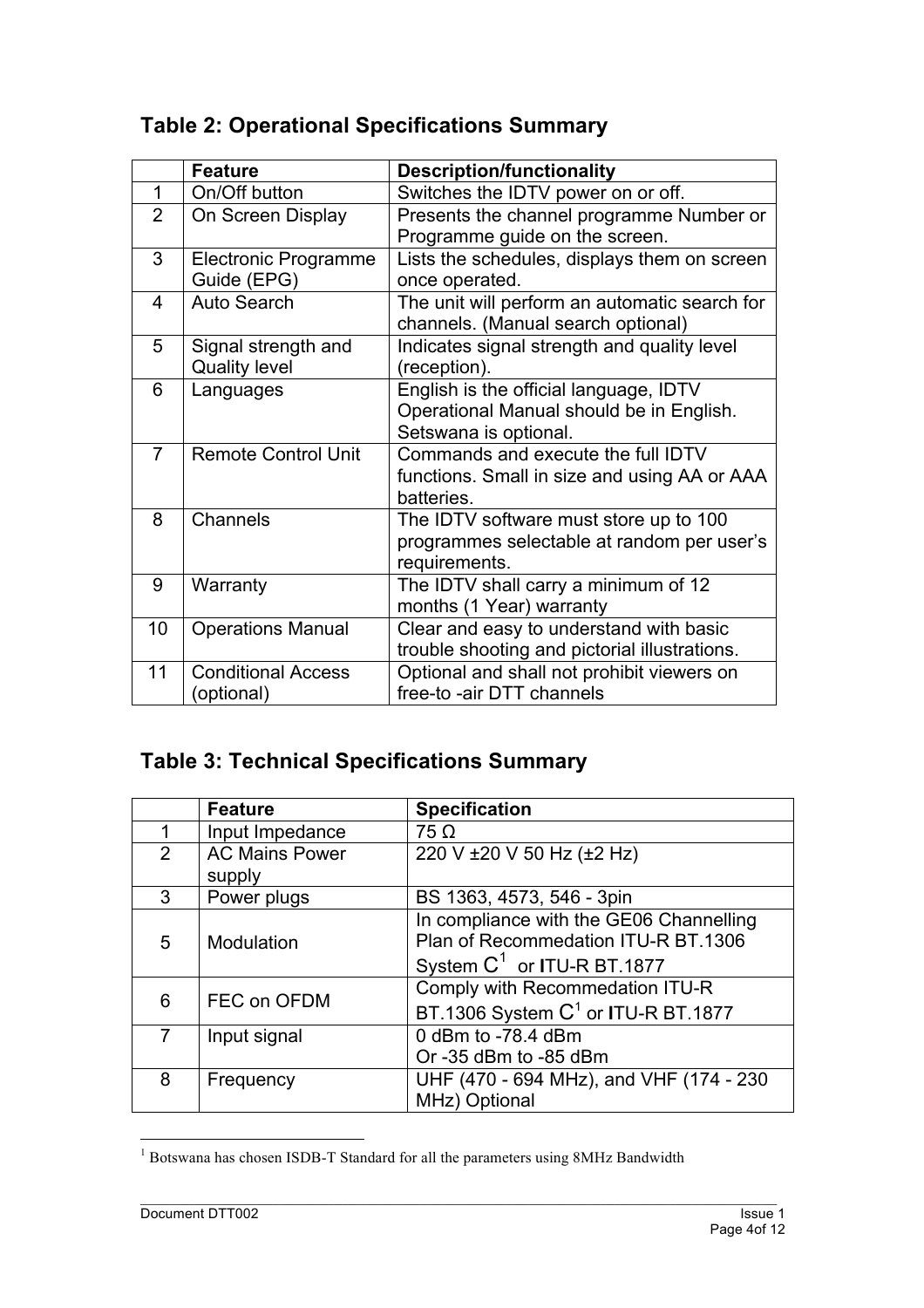| 9  | Signal Bandwidth                   | 8 MHz Channelization Plan of GE06                                                                                                       |
|----|------------------------------------|-----------------------------------------------------------------------------------------------------------------------------------------|
| 10 | <b>Guard intervals</b>             | Comply with Recommedation ITU-R                                                                                                         |
|    |                                    | BT.1306 System $C^1$ or ITU-R BT.1877                                                                                                   |
| 11 | <b>Channel/Noise Ratio</b>         | Recommedation ITU-R BT.1306 System $C1$<br>or ITU-R BT.1877                                                                             |
| 12 | Interleaving                       | Comply with Recommedation ITU-R<br>BT.1306 System C <sup>1</sup> or ITU-R BT.1877                                                       |
| 13 | Video decoding                     | MPEG-4 (H.264)                                                                                                                          |
| 14 | <b>Aspect Ratio</b>                | 4:3 and 16:9                                                                                                                            |
| 15 | Frame frequency                    | 25 Hz                                                                                                                                   |
| 16 | <b>Conditional Access</b>          | Smart card /software applicable (Optional)                                                                                              |
| 17 | <b>RAM</b>                         | 128 Mbytes (DDRAM) 8 Mbytes (Flash                                                                                                      |
| 18 | Processor                          | ≥300 MHz                                                                                                                                |
| 19 | Bit stream conversion              | MPEG-2 ISO/IEC 13818                                                                                                                    |
| 20 | Audio decoding                     | MPEG-4 AAC are required.<br>Sampling rate: 32 kHz, 44.1 kHz and 48 kHz<br>(Dolby and other related approved audio<br>decoding optional) |
| 21 | Serial Interface                   | RS 232 or USB                                                                                                                           |
| 22 | Audio mode                         | Single track/dual track/stereo                                                                                                          |
| 23 | <b>GE06</b> channelization<br>Plan | Compliant                                                                                                                               |
| 24 | Intrinsic immunity                 | EN 55020 or CISPR 20                                                                                                                    |
| 25 | Intrinsic radiation                | EN 55013 or CISPR 13                                                                                                                    |
| 26 | <b>Voltage Fluctuations</b>        | EN 61000-3-3/IEC 61000-3-3                                                                                                              |

## **Additional Notes**

BOCRA recognises equivalent standards from other standardisation bodies and countries in ITU Region 1.

<sup>&</sup>lt;sup>1</sup> Botswana has chosen ISDB-T Standard for all the parameters using 8MHz Bandwidth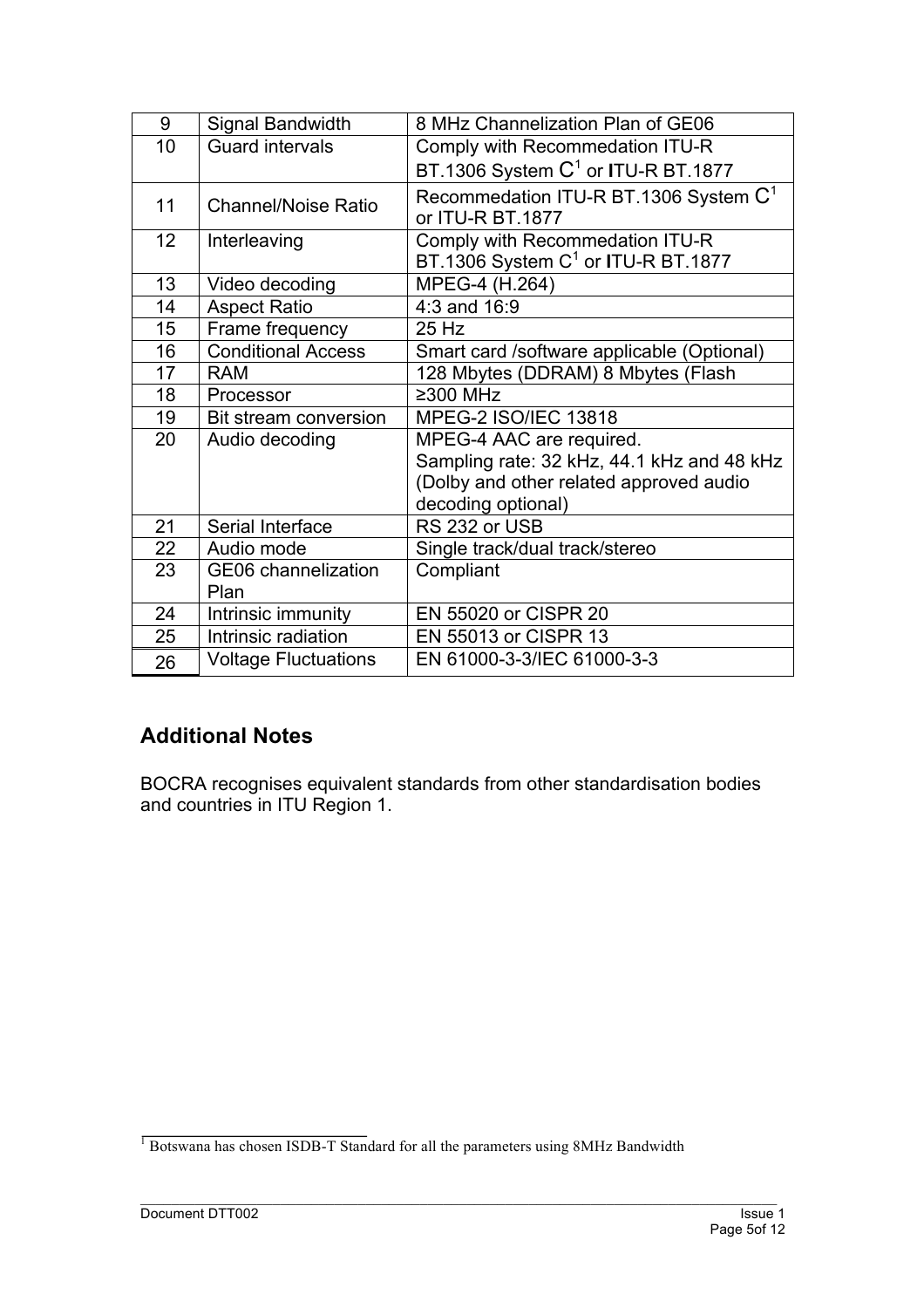## **Annexure**

#### **I. Manual**

The Operation's Manual for the IDTV shall be written in the English language and easy to read, understand and follow. It shall have the basic installation guide. Setswana language will be optional. The use of graphic/drawings for illustation is encouraged.

## **II. Decoding and Outputs**

The IDTVs outputs such as an analogue PAL ,HDMI and RS232 or USB shall be deemed optional. However, a RS232 or USB port shall be provided where a device can be connected for upgrades.

The IDTV should be able to search channels automatically.

## **III. Remote Control Unit**

The IDTV shall have a remote control which is easier to operate or use. The remote control unit shall be powered by either 1 (one) AA battery or 2 (two) AAA batteries. It shall have the capability to switch on/off the IDTV, change, scan, program/edit/re-arrange channels as well as reduce or increase the volume. The remote control unit shall be able to access the root and sub-roots menu of the IDTV. The remote control unit shall be in the category of low power emitting devices.

## **IV. On Screen Display(OSD)**

It is mandatory that the IDTV has capability for 'On Screen Display' (OSD). The OSD will enable the viewer to view any information that the viewer wishes to bring forward for reading.

## **V. Electronic Programme Guide (EPG)**

Electronic Programme Guide (EPG) shall be displayed by the use of the remote control of the IDTV. This shall be an exclusive button on the remote control unit. The remote control shall enable the viewer to input the programme number with much ease for choice of Programme.

Any data casting such as news online, notices etc. that will be available in the transmission shall be displayed as and when prompted by the viewer. The IDTV shall be able to clearly display any transmitted information intended for the viewer.

## **VI. Warranty**

It shall carry a minimum of one (1) year warranty.

## **VII. Packaging (include batteries)**

The packaging shall contain in it the remote control unit with sealed batteries and the operations manual.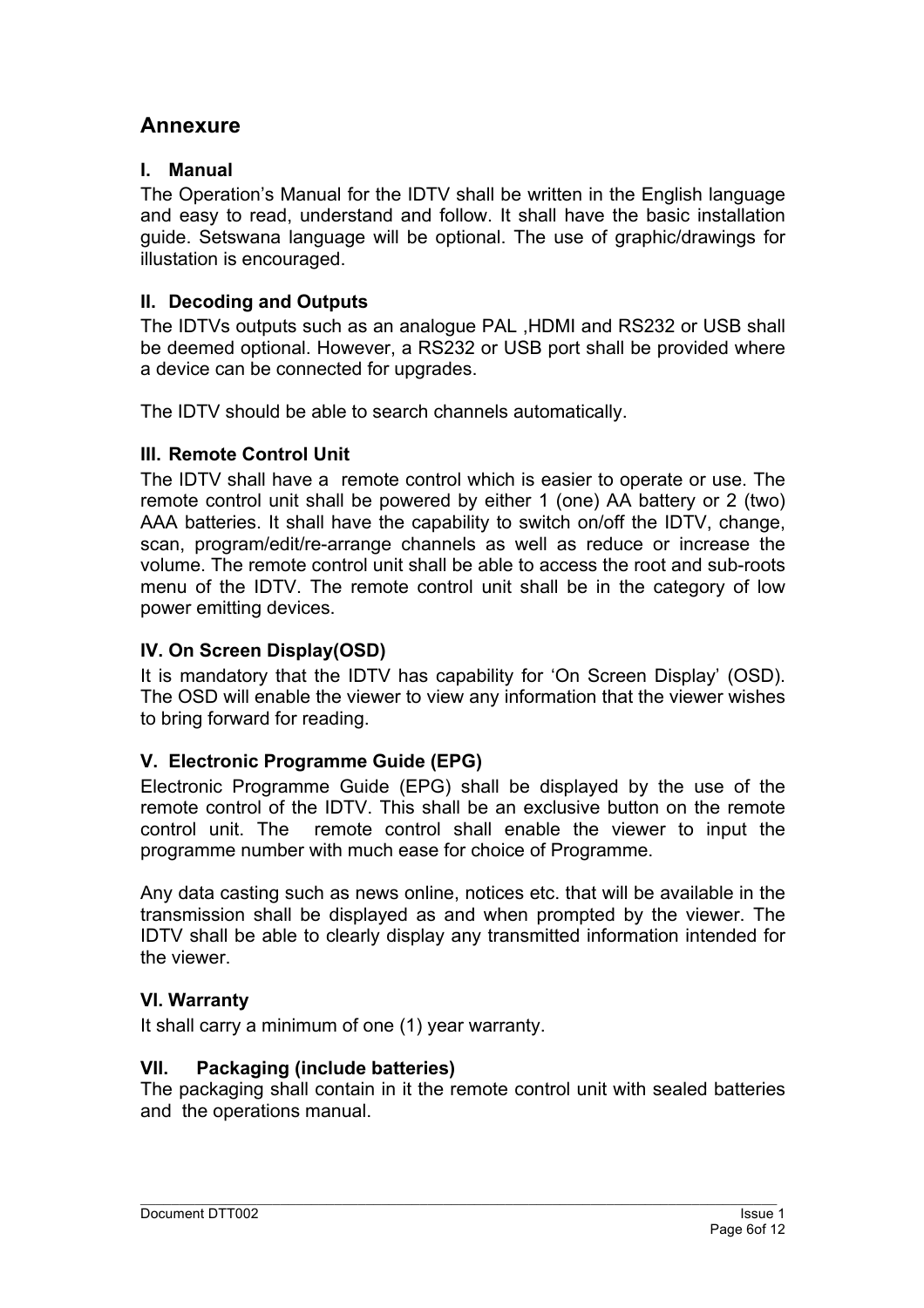#### **VIII. Navigator (USER INTERFACE)**

The IDTV shall have a navigator menu, activated by remote control and shall be in English, Setswana is an option.

#### **IX. Power Supply**

The AC supply in Botswana is 240 V at 50 Hz. The IDTV shall operate from an AC supply of 220 V  $\pm$ 20 V at 50 Hz ( $\pm$ 2 Hz). Mains supply in Botswana is as stated above and it is mandatory as this will not change in the near future. Mains connection shall conform to any of the specifications for the power outlets listed in this document.

There are commonly used power plugs and outlets in Botswana. The power plugs and sockets shall be any of the following standards;



BS 1363

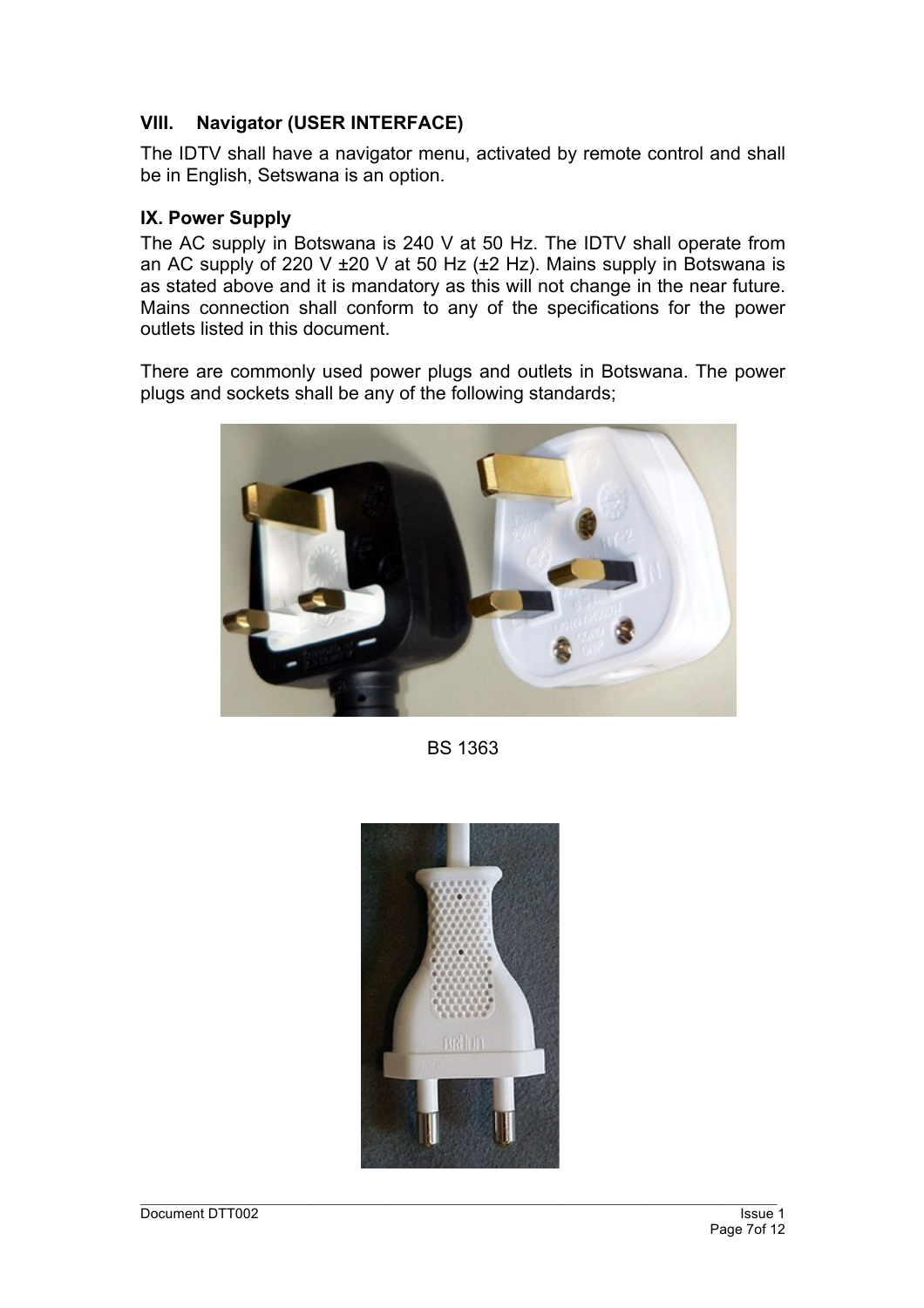BS 4573



BS 546 – 3pin

All IDTV power supplies must be fused. In the event the manufactured chooses the BS 4573 or BS 546 - 3pin, there shall be a 13 Amps fuse installed before the circuitry of the IDTV.

#### **X. Electromagnetic Compatibility (EMC)**

The EMC standards aims to minimise electromagnetic interference from electrical and electronic devices to others and immunity to the interference. Some of the existing standards that are already in use shall form part of the compliance of the IDTVs.

The following standards of equivalent shall apply;

#### **EN 55020 or CISPR 20**

Sound and television broadcast receivers and associated equipment-Immunity characteristics-LimIDTV and methods measurements.

#### **EN 55013 or CISPR 13**

Sound and television broadcast receivers and associated equipment-Radio disturbance characteristics-LimIDTV and methods measurements.

#### **EN 61000-3-3 IEC 61000-3-3**

Part 3-3: Limits — Limitation of voltage changes, voltage fluctuations and flicker in public low-voltage supply systems, for equipment with rated current 16A per phase and not subject to conditional connection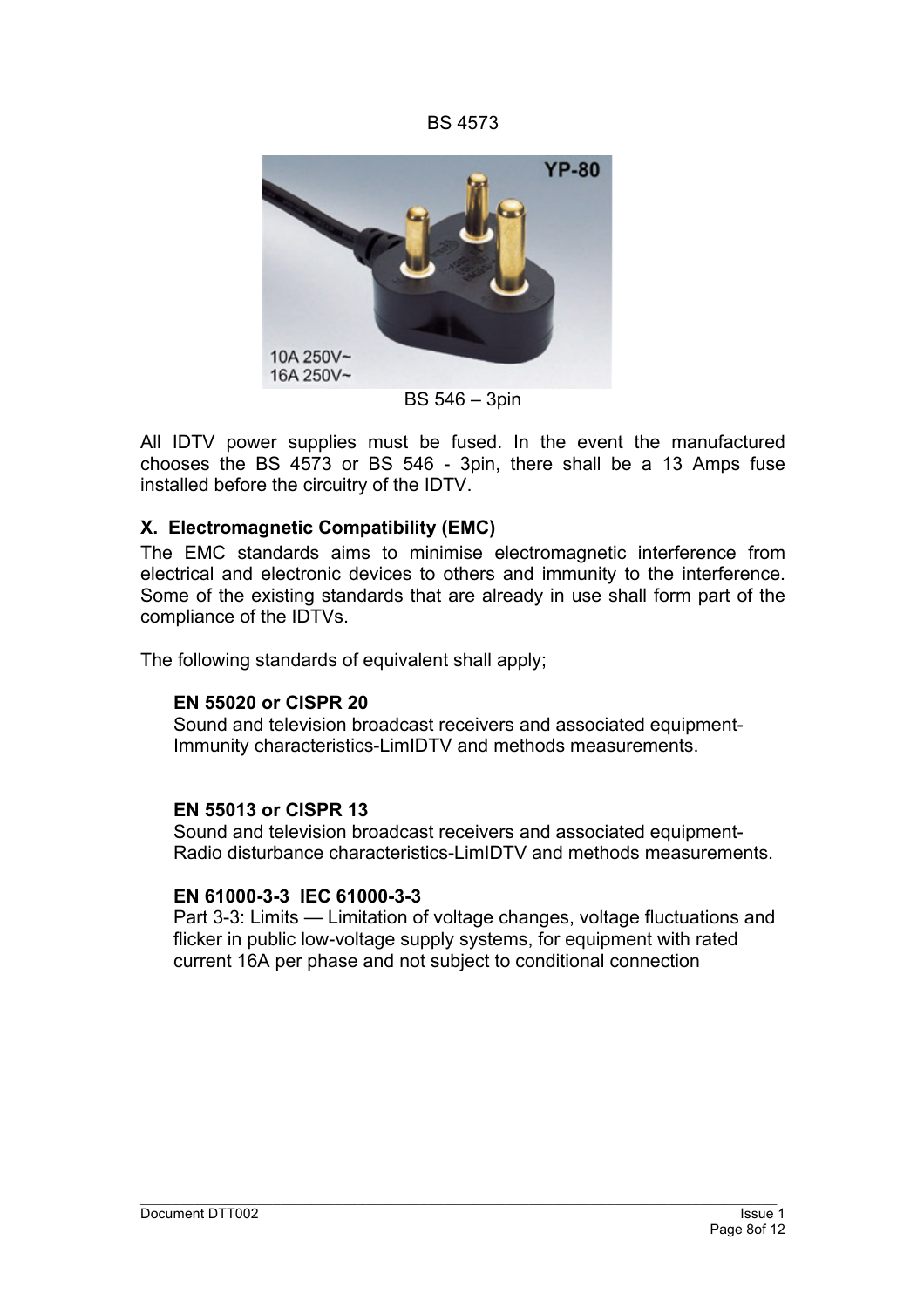## **XI. Conditional Access (CA)**

The IDTV may provide for Conditional Access (CA). This is to enable the future expansion of broadcasting where Pay TV may be introduced. The facility for conditional access shall be in the IDTVs that will be used for that purpose only. It will not affect the basic IDTVs for normal access. The CA shall be optional and the CA shall be approved by the Authority where it has been included. The necessary documentation of the CA shall be provided for reference in the application for approval. IDTV with Conditional Access shall still carry Free to Air channels and shall not at any given time be affected by the non-payment of subscription of pay per view service providers. All shall be able to carry free to air DTT services.

## **XII. Upgrade**

Software upgrades are important to allow service to provide bug fixes and quality improvements to their products. The IDTV shall have the ability to perform any software upgrade that might be available through a USB or any other available interface. This shall in no way compromise the operation of the STB and the service provider shall take full responsibility for the upgrade and the effects to consumer devices.

## **XIII. Tuning/Scanning procedures**

The receiver shall, in case of same Transport stream ID and Service ID on two or more different frequencies save all frequencies, or select the frequency with better signal. The receiver shall be able to receive and react on tuning parameters in PSI/SI tables. In addition to the automatic search, where Channel ID (or frequency) is entered by the end user. The receiver shall tune to this channel, search all available transmission modes, add new services and replace existing services in the service list (without considering any quality criteria).

## **XIV. Input impedance**

The impedance shall be 75  $\Omega$  for use with standard outdoor or indoor aerial via a coax cable. This is the nominal impedance that is used across almost all broadcast or receiver equipment of radio frequency signals. The source impedance and the input impedance for maximum power transfer shall match that of the unit. In general, the antennae shall be based on the 75  $\Omega$ specification.

## **XV. Modulation**

The modulation in the DTT has to have a high level of resilience in co-channel narrowband interference hence it is implemented in digital terrestrial TV broadcast.

There has to be a number of parameters that safeguard the transmission signals against interference and also give rise to minimum set of values that protect the customer in order for them to enjoy reception. The ITU has come up with specific Recommendations to guide broadcasters, equipment suppliers and other manufacturers to adhere to these standards.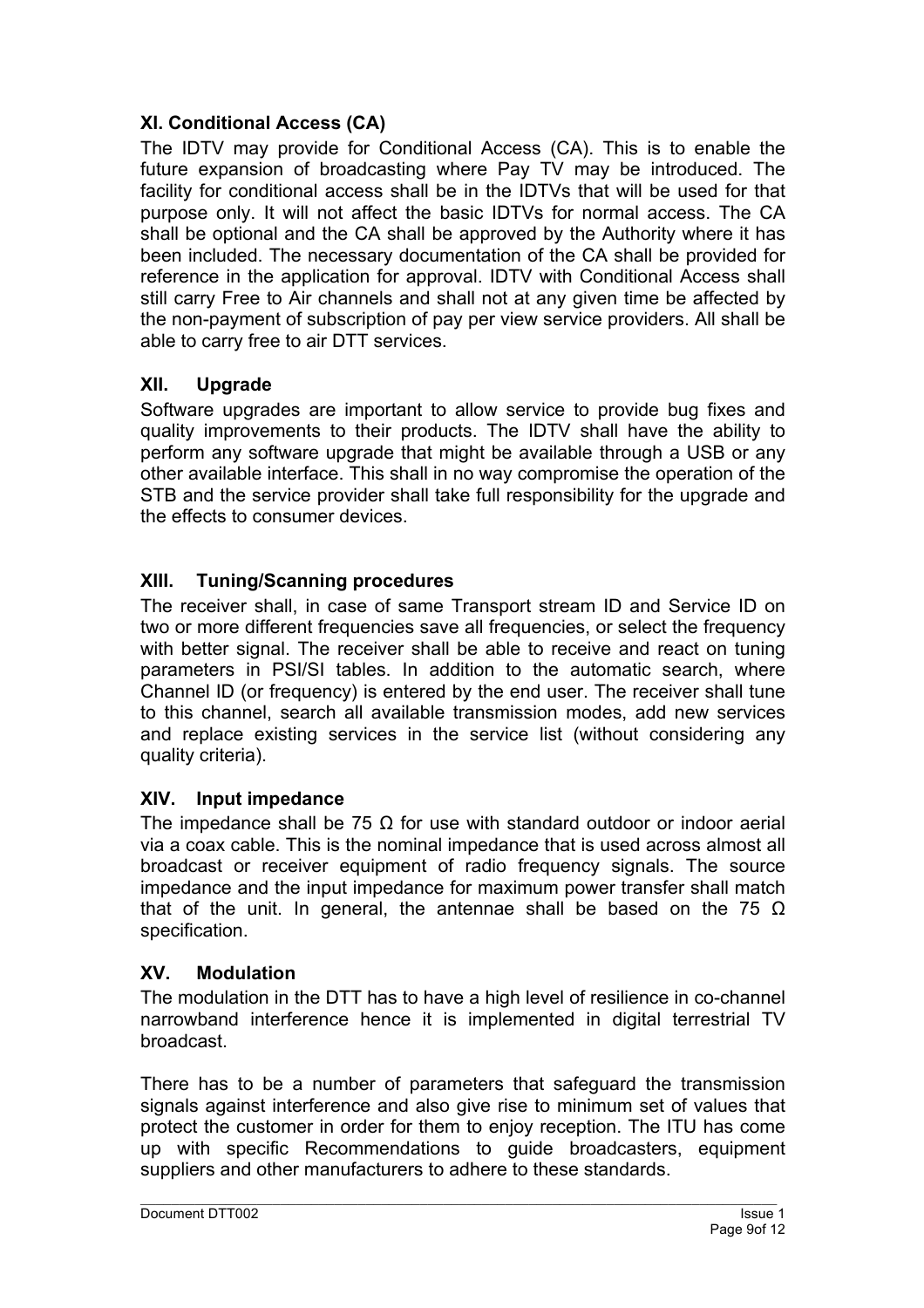Any IDTV which is to be imported, sold, distributed and operated/used in Botswana shall be able to decode digital terrestrial television broadcast which complies with the requirements of Recommedation ITU-R BT.1306 System  $C<sup>1</sup>$ or ITU-R BT.1877

## **XVI. Forward Error Correction (FEC)**

The FEC figures are standards in decoders and this are meant to safeguard inter carrier frequency interference. FEC consistently corrects any errors using the Reed Solomon sequence and Convolution Code (RS+CC).

Optional: the Bose-Chaudhuri-Hocquengham and Low-density parity-chek (BCH+LDPC).

The IDTV shall have an error free recovery mode and the response time in the variation shall be not more than one (1) second.

FEC coding shall be the nominal sequence of the OFDM. The IDTV shall conform to the Recommedation ITU-R BT.1306 System C<sup>1</sup> or ITU-R BT.1877.

#### **XVII. Input signal**

The sensitivity of the receive side of the IDTV should be specified. This is to enable bare minimum for the IDTV to be able to handle the minimum required signal in order to provide reproduction of the signal. In the event the signal is lost, the 'no signal' shall be displayed on the screen. This will assist the view to see that the TV set is not the one that is off but transmission has been lost.

The input signal level shall be;

a maximum of 0 dBm which shall be the maximum allowed level. The maximum level is specified in order that the demodulator will be protected. The input level is set at  $-78.4$  dBm<sup>1</sup> or

a maximum of -35 dBm which shall be the maximum allowed level. The maximum level is specified in order that the demodulator will be protected. The input level is set at -85 dBm

which shall be the maximum allowed level. The 0 dBm is specified in order that the demodulator will be protected. The input level is set at -78.4 dBm which shall constitute the minimum input level to be detected and demodulated by the RF input unit. The minimum signal is set in order for the IDTV to demodulate because most of the terrestrial signals are at very low levels. In the same aspect, the maximum level of 0 dBm has to be specified in order to protect the IDTV internal demodulator.

## **XVIII. Subtitles**

The IDTV shall be able to display Subtitling in ARIB STD-B24<sup>1</sup> or ETSI EN 300 743 .

<sup>&</sup>lt;sup>1</sup> Botswana has chosen ISDB-T Standard for all the parameters using 8MHz Bandwidth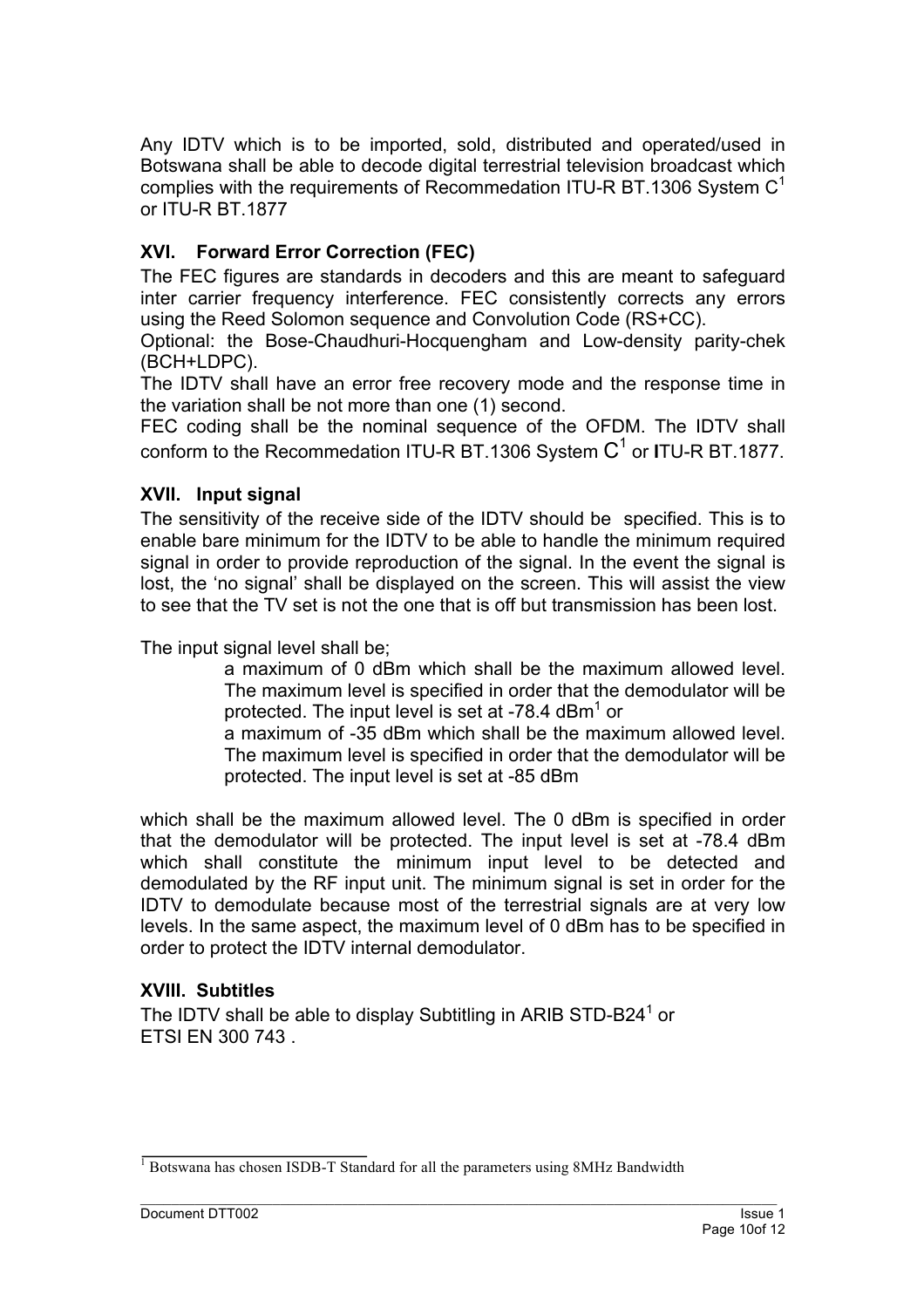#### **XIX. C/N**

In any signal propagation, there is bound to be noise in the signal. In broadcasting environment there is a significant ratio between the carrier signal and the inherent noise. The bigger the ratio the better the quality of the video signal in the case of television broadcast.. The conformance shall be within Recommendation ITU-R BT.1306 System C<sup>1</sup> or **I**TU-R BT.1877.

## **XX. Guard Intervals**

The standard guard intervals allow separation of signals and it is desirable that a clear separation be recommended so that there is conformance in terms of the originating transmissions. It is however desirable that those shorter guard intervals are used. This will increase the channel efficiency. The required guard intervals are as Recommedation ITU-R BT.1306 System  $C^1$  or ITU-R BT. 1877.

#### **XXI. Operational Frequency**

The IDTV shall operate within the band of frequencies as agreed by the ITU for Region 1 which is 470 MHz to 694 MHz (UHF).

The above mandatory 470 MHz to 694 MHz is the specified digital terrestrial Television broadcast which the IDTV must receive.

#### **XXII. Signal Bandwidth**

Botswana is signatory to the ITU's Region 1 GE06 and the frequency planning that has been agreed and planned for a bandwidth of 8 MHz. It is therefore mandatory that the IDTV shall decode channels in accordance with the GE06 Channelization plan.

## **XXIII. Frequency off set**

An off-set frequency of 125 kHz from the nominal centre frequency is specified and the IDTV should be able to still decode the signal.

#### **XXIV. Memory and Processor**

The RAM requirement is to be able to store the configurations for the IDTV and as well as any other information, the viewer does not have to store everything from the beginning when power is lost. The higher the RAM and the processor speed the better. The basic processor shall give the minimum required speed that it does not take much time to process the input commands. The unit shall consist of the following minimum specifications: 128 Mbytes for DDRAM SDRAM, 8 Mbytes for Flash Memory and 300 MHz processor.

<sup>&</sup>lt;sup>1</sup> Botswana has chosen ISDB-T Standard for all the parameters using 8MHz Bandwidth